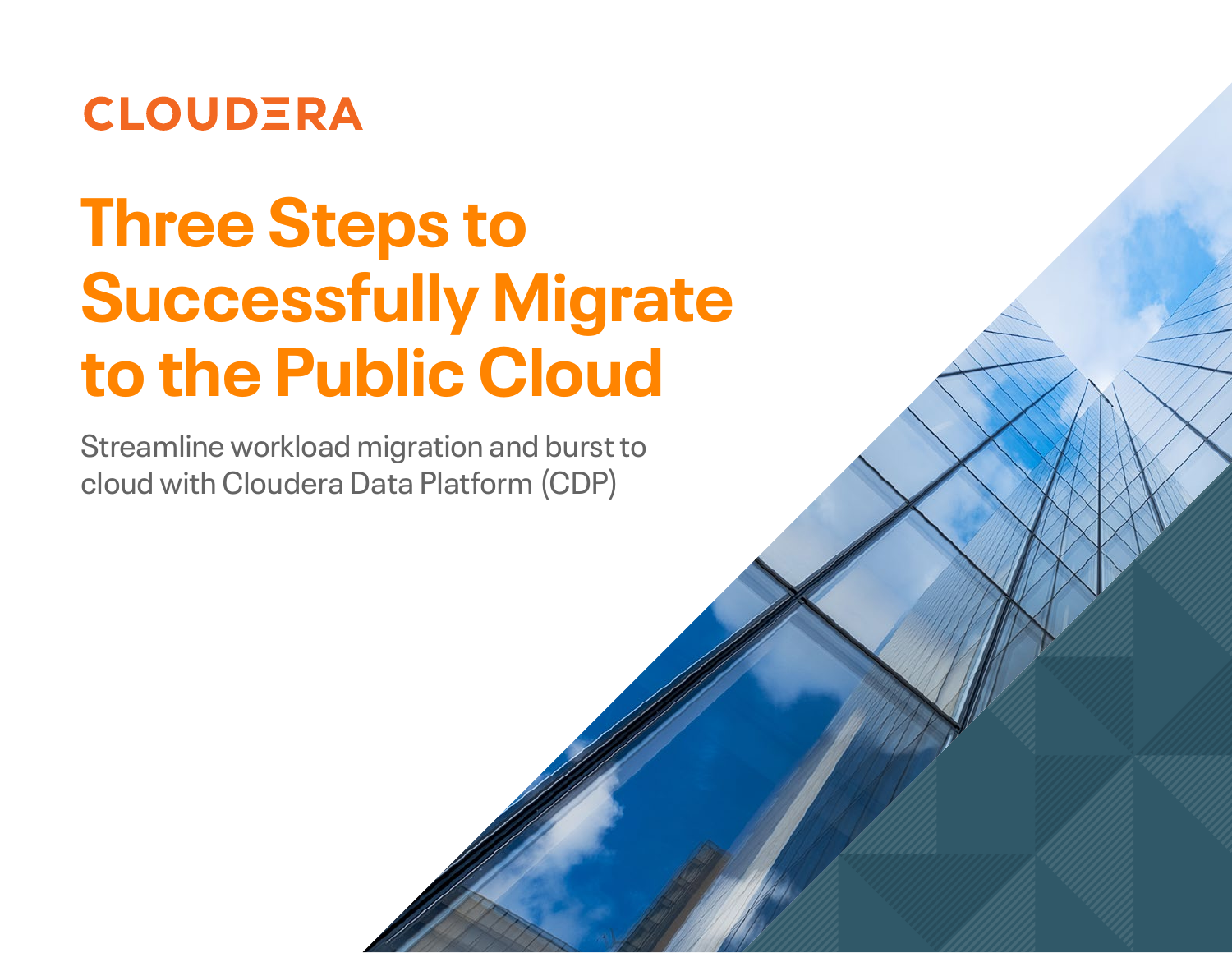## **Table of Contents**

| A Smarter Approach to Realizing the Benefits of Public Cloud | 3              |
|--------------------------------------------------------------|----------------|
| <b>Create a Strategic Plan to Move to Public Cloud</b>       | 4              |
| Step 1: Evaluate Clusters and Workloads                      | $\overline{5}$ |
| Step 2: Enable Migration Activities                          | 6              |
| Step 3: Launch Production Workloads                          | 7              |
| <b>Create a Unified Hybrid Experience</b>                    | 8              |
| <b>Adopt a Strategic Approach and Learn from the Best</b>    | 10             |
| <b>Take the Next Steps</b>                                   |                |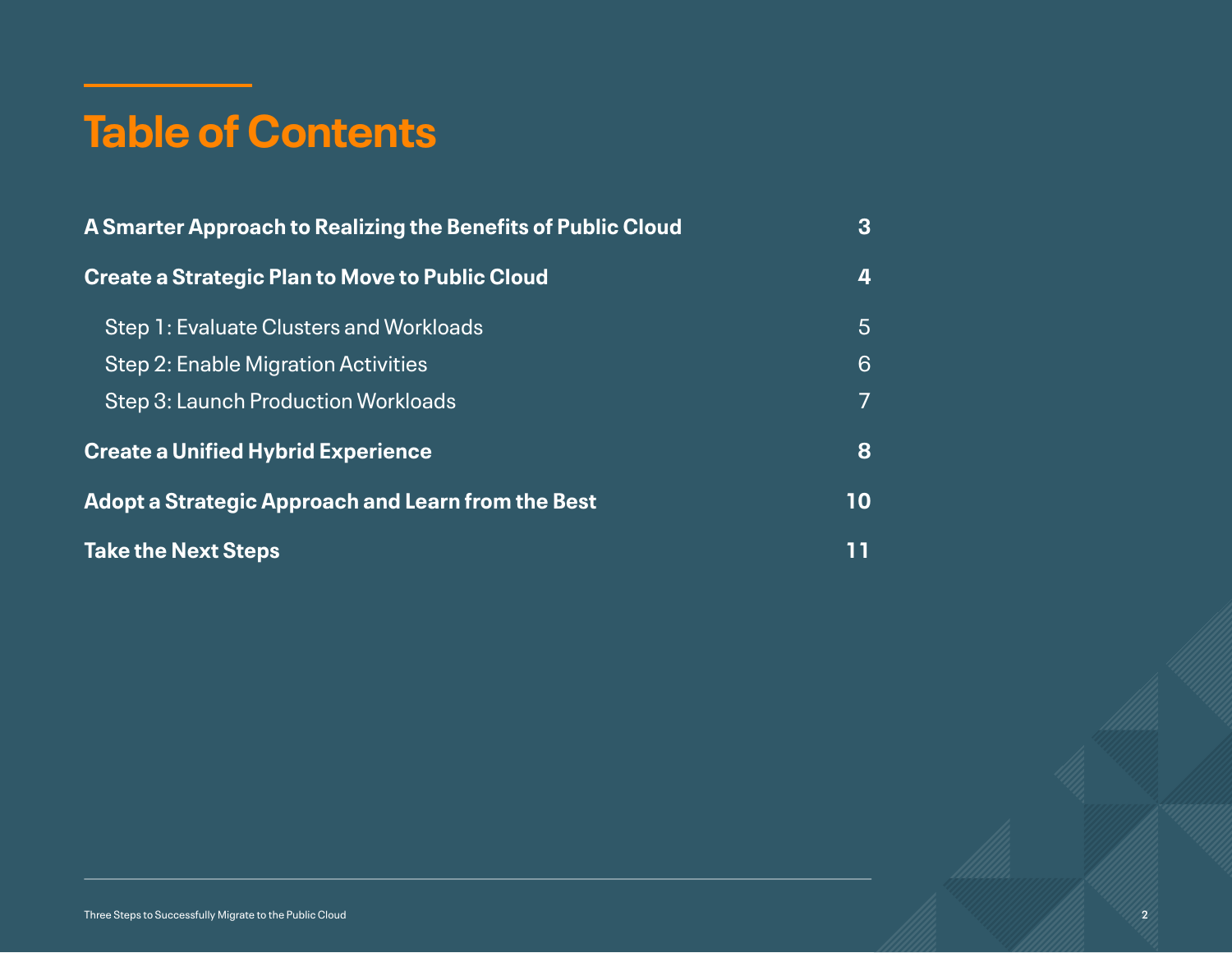### <span id="page-2-0"></span>**A Smarter Approach to Realizing the Benefits of Public Cloud**

Organizations continue to optimize how they gain value and insight from their data in order to make better business decisions. More often than not, they've done this by getting smarter about the public cloud.

While many organizations have enjoyed the initial fruits of cloud success, they've also had negative experiences such as spiraling cloud charges, unexpected security and governance risks, and performance.

In hindsight, the first wave of public cloud adoption was rushed. As a result, according to IDC, many organizations have backtracked on their cloud strategy and repatriated a number of their workloads, citing security, cost, performance, regulatory compliance, and complexity concerns<sup>1</sup>

Organizations are instead leveraging a cloud-first strategy to achieve the flexibility and agility of public cloud.

The way forward starts with a strategic approach that carefully considers workload placement but also employs a data platform that delivers a seamless experience across hybrid environments, provides consistent security and governance, and ensures interoperability between clouds.

With that, you will realize the original benefits you've been looking for, including:

- Increased business agility
- Speed of deployment
- Enhanced workload elasticity
- Greater scalability
- Retirement of legacy hardware
- Pay-as-you-go pricing
- Improved control and management
- Consistent security and governance

### **The Dangers of Lock-in: Cloud Concentration Risk**

Cloud Concentration Risk is a real concern for global and regional regulators of the Financial Services Industry (FSI). But it is also a worry to other industries with regard to ensuring uninterrupted services to their customers.

That concern stems from an institution's over-reliance on one service provider to support key services.

To mitigate cloud lock-in, embrace open source solutions, industry standard formats and open architecture and open architecture that ensures interoperability between clouds and portability of data and applications across any platform.

#### For more information, read the article,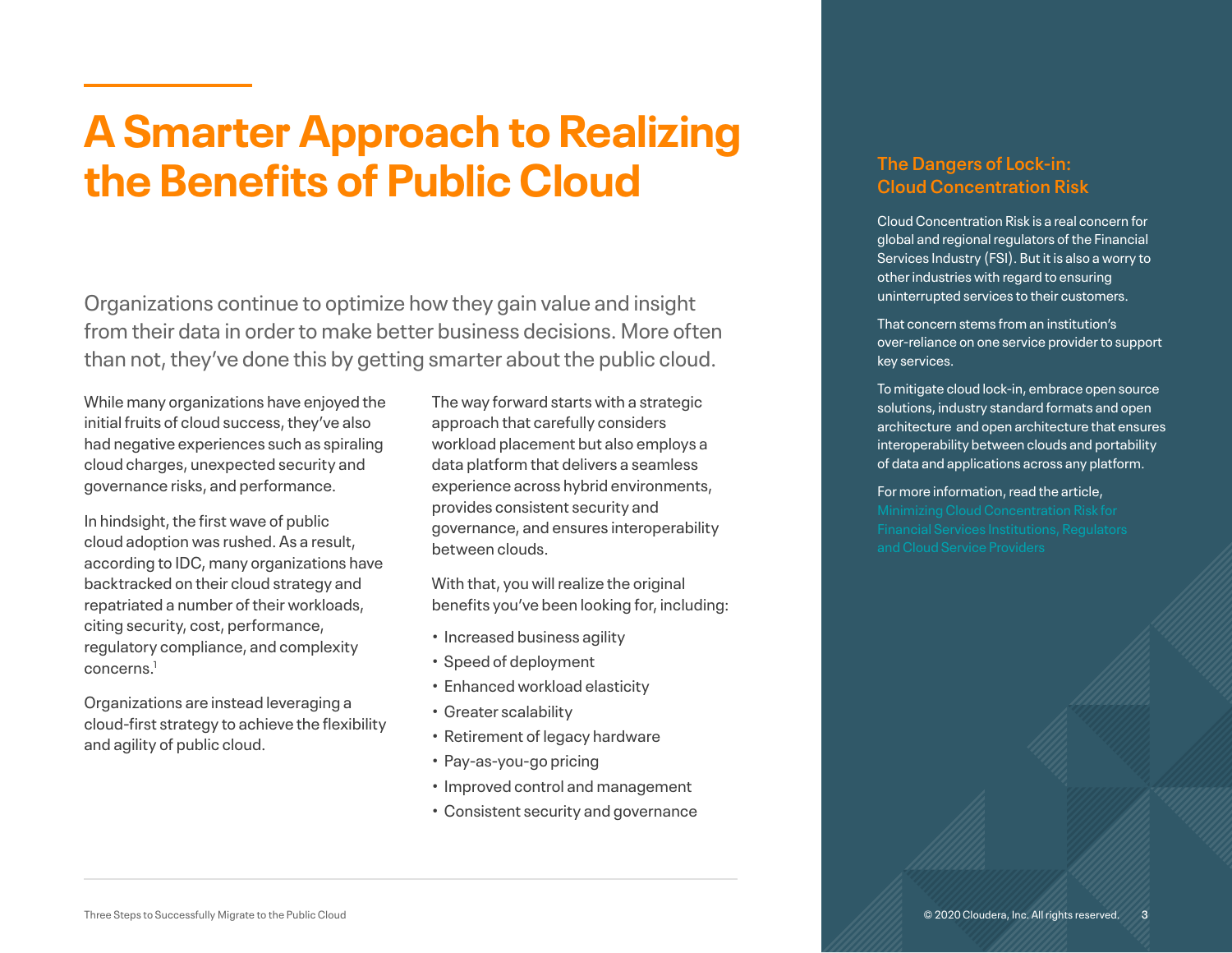### <span id="page-3-0"></span>**Create a Strategic Plan to Move to Public Cloud**

It is well known that modernizing a data platform is a complex process marred with challenges unique to how an individual organization operates. Cloudera Data Platform (CDP) reduces those complexities by optimizing the data lifecycle across both public cloud and on-premises with consistent data security and governance.

Cloudera de-risks the process with a customer-driven step by step approach that capitalizes on the collective expertise acquired across many industries. Best practices are enhanced with CDP automated tools so that your valuable resources are focused on the intricacies of your organization.

- **Step 1—Evaluate Clusters and Workloads:** CDP Upgrade Advisor is a self-service tool that evaluates your legacy assets to recommend upgrade paths, highlight risks, and explain why. Armed with that knowledge, the Journey Workshops provide a constructive expert forum to carefully consider optimal placement for both existing and new workloads.
- **Step 2—Enable Migration Activities:** CDP Workload Manager and CDP Replication Manager are tools that automate how you replicate or migrate your data and workloads to the public cloud.
- **Step 3—Launch Production Workloads:** Seamlessly extend to production, leveraging the unified data experience of CDP. This strategic and progressive plan lets you benefit and learn from small wins and expand into more sophisticated and value driven use cases.

#### **STEPS TO PUBLIC CLOUD MIGRATION**

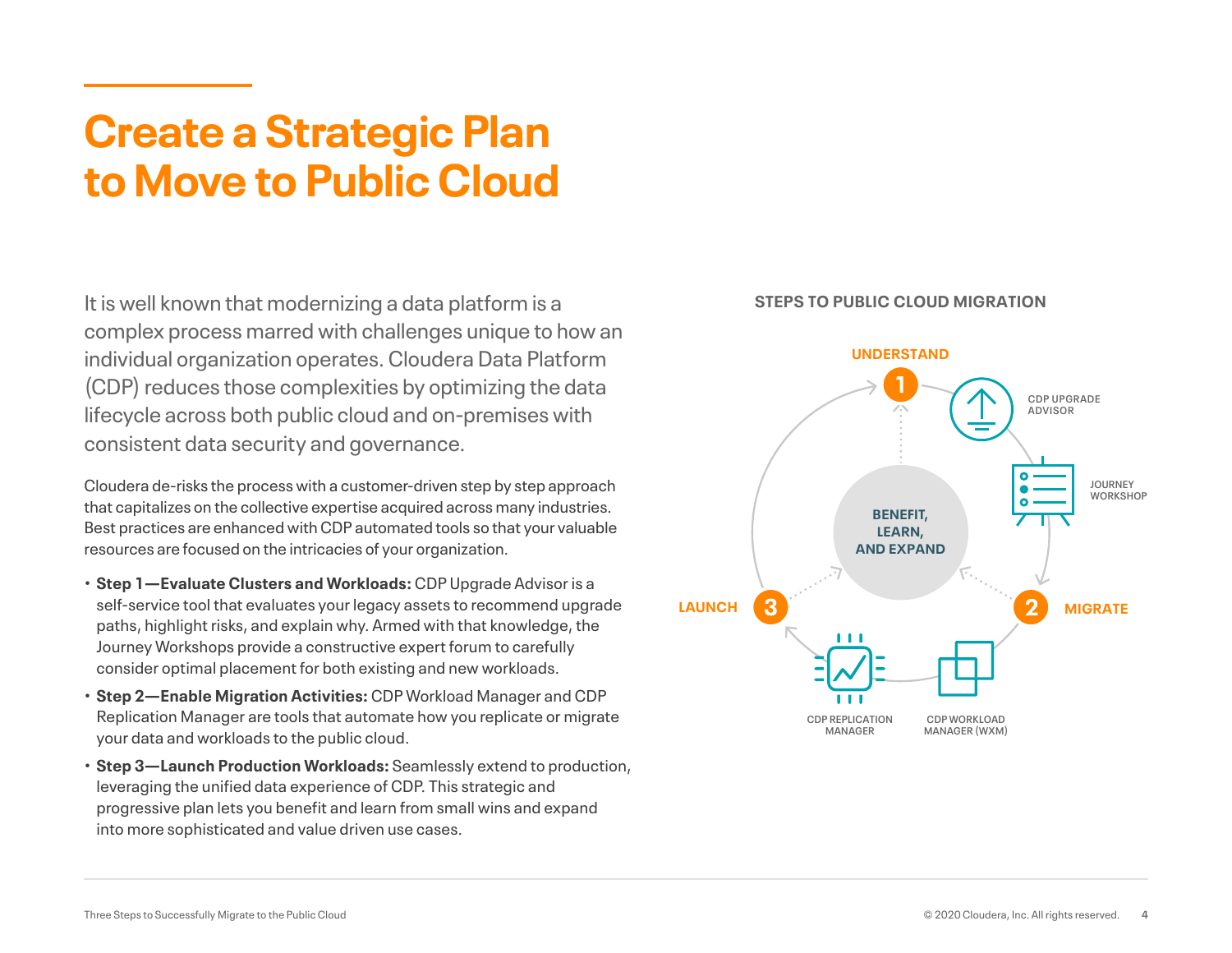#### <span id="page-4-0"></span>**Step 1: Evaluate Clusters and Workloads**

Successful migrations require preparation and planning. Cloudera provides the comprehensive tools and expertise needed to understand, plan, and execute on their objectives.

**CDP Upgrade Advisor** is a tool used to evaluate your cluster environment in preparation for a migration to CDP Public Cloud. Using diagnostic data, it determines the CDP readiness of your current CDH or HDP clusters and raises awareness of assets that may present risks during an upgrade. Running this utility is one of your first steps to adopting CDP, followed by an in-depth conversation of its results with your Cloudera account team.

**The Journey Workshop** leverages Cloudera's expertise while making the best use of your time and resources to identify suitable workloads for public cloud, such as:

- Batch or intermittent workloads with low cluster utilization rates.
- Elastic workloads that scale to handle volatile utilization and resource demands.
- Workloads that spur innovation but are not yet mission critical.

The Journey Workshop will prepare your team to successfully implement and launch your workloads onto CDP Public Cloud and recommend upgrade paths that often provide the quickest ROI, including:

- **Shift to Cloud:** Migrate existing on-premises workloads to the cloud.
- **Burst to Cloud:** Augment existing, on-premises workloads by extending them temporarily to the cloud.





**Journey Workshop**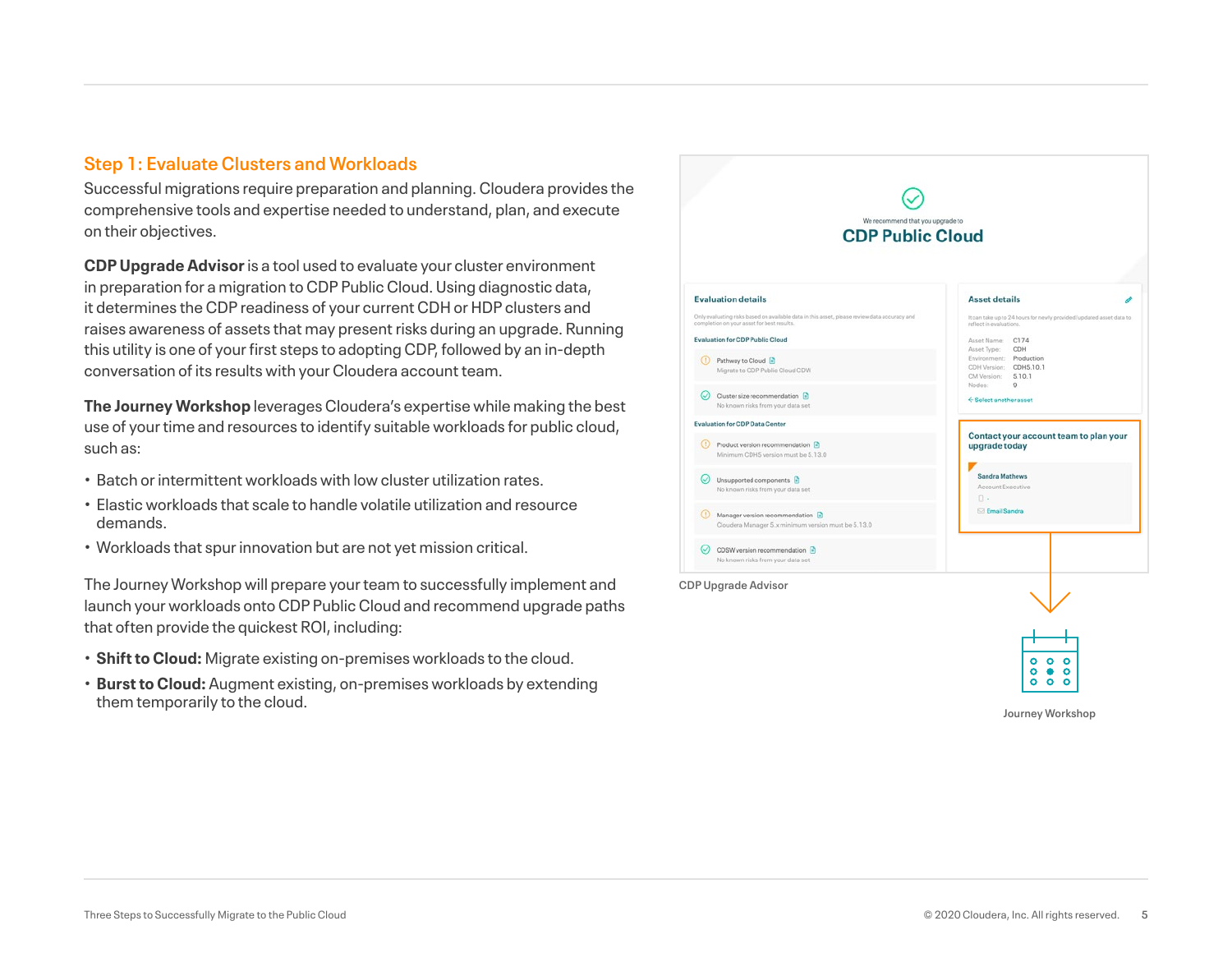#### <span id="page-5-0"></span>**Step 2: Enable Migration Activities**

Whether you are shifting existing on-premises workloads or bursting them to the cloud, implementing and launching workloads into production is an iterative process made simple with automated tools.

[CDP Workload Manager \(WXM\)](https://docs.cloudera.com/workload-manager/cloud/index.html) is Cloudera's intelligent workload management tool that enables:

- Cloud bursting scenarios for Hive and Impala workloads.
- Evaluating the cloud readiness of a Hive or Impala workload.
- Generating a replication plan and capacity plan based on deeper analysis of the workload.

[CDP Replication Manager](https://docs.cloudera.com/replication-manager/cloud/index.html) is a centralized management tool for replicating and migrating Hive, Impala, and HDFS data and metadata between environments. It is a simple, easy-to-use, and feature-rich data movement capability, providing:

- Controlled data and replication.
- Integration with WXM to simplify workload migration to the public cloud.

For HBase workloads, use [Operational Database Data Hub cluster definitions.](https://docs.cloudera.com/data-hub/cloud/cluster-templates/topics/dh-operational-database-clusters.html) [HBase replication](https://docs.cloudera.com/runtime/7.0.3/hbase-backup-dr/topics/hbase-replication.html) can be used as your data import method. Simply test your application in the new cluster and then enable HBase replication between the two clusters.

For stream processing and real-time analytics workloads, use [Data Hub cluster](https://docs.cloudera.com/cdf-datahub/latest/index.html)  [definitions](https://docs.cloudera.com/cdf-datahub/latest/index.html) (Kafka, NiFi, and Flink) to create streaming clusters in the cloud. [Streams Replication Manager](https://docs.cloudera.com/srm/1.0.0/index.html) can then be used to replicate Kafka data to the public cloud.



**CDP Workload Manager**



**CDP Replication Manager**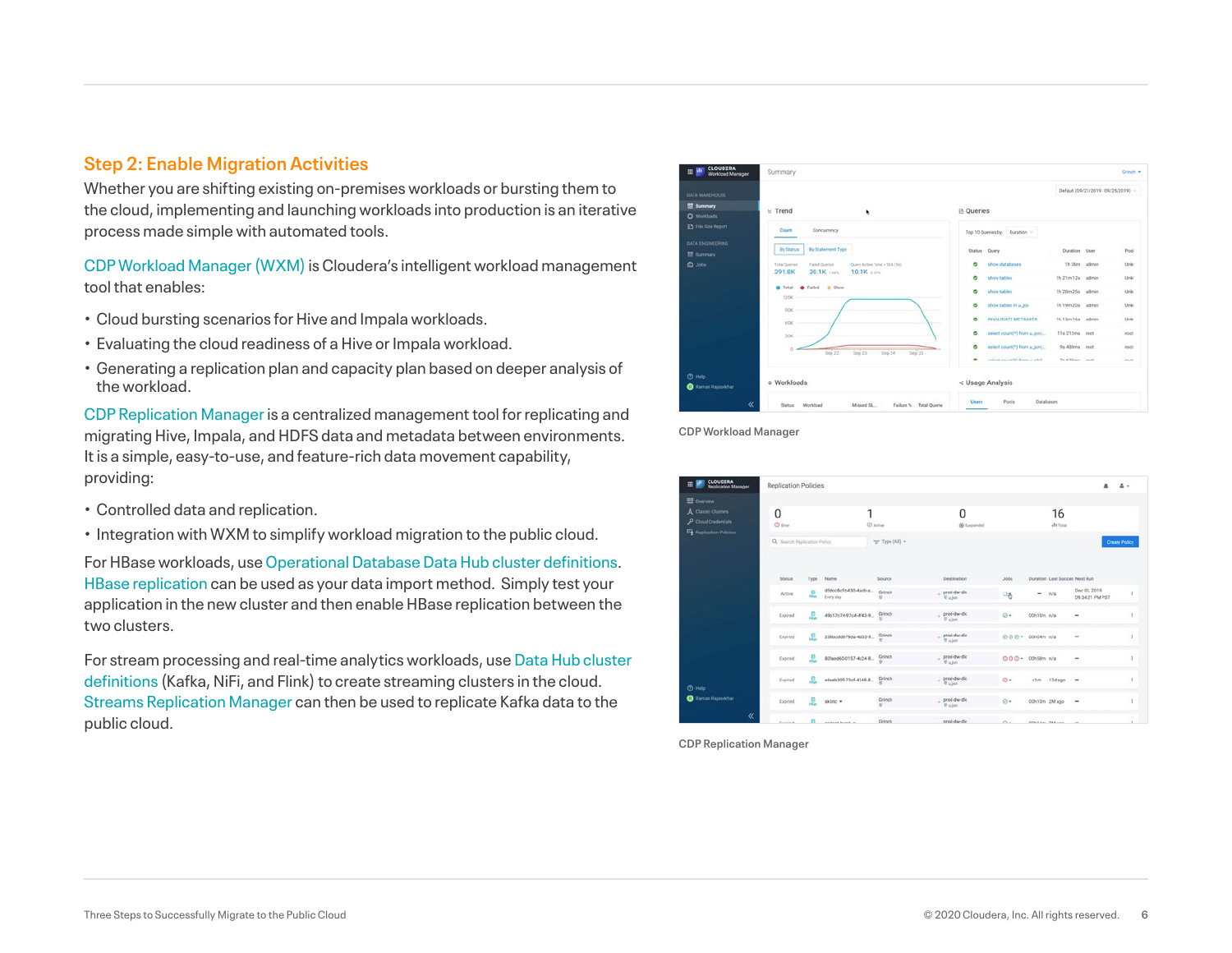### <span id="page-6-0"></span>**Step 3: Launch Production Workloads**

At this point in the process, workload identification and data migration is complete, you understand the complexities of your data environment, and you have a plan that mitigates the risks of migrating to public cloud because you started with lower risk workloads. Now you can seamlessly launch to production, leveraging the unified data experience of CDP.

Cloudera will work with you to move your workloads to CDP Public Cloud, whether that be to traditional clusters on Data Hub or through the containerized experiences of Cloudera Machine Learning, Data Engineering, or Data Warehouse.

Much preparation went into having a clear and detailed understanding of your workloads as they relate to use cases, datasets, schemas, component architecture, dependent systems, and SLA requirements. Once the migration is complete, you will be able to test, evaluate, and iterate to optimize the workloads in public cloud. An engagement with Cloudera progresses on that work by helping with required code changes along with testing and validating the execution of the migrated workloads.

The mechanism by which all this happens is CDP. You are ensured a seamless move to the public cloud because of the common set of tools and processes provided through CDP.

To identify new workloads with CDP Public Cloud, Cloudera offers Accelerated Cloud Execution (ACE) program that will help get you from planning to pilot for cloud use cases. The program includes a series of workshops for Data Flow, Data Warehouse and Machine Learning to understand how CDP Public Cloud can drive your business objectives. Once you've identified the target workloads, Cloudera ACE will support delivery of new workloads to public cloud.

### **A CDP Public Cloud Migration Success Story**

A US-based telecommunications company had deployed workloads using a legacy data platform on IaaS. However, with that configuration, they were unable to get the benefits of a true public cloud deployment.

Leveraging the hybrid cloud data architecture of Cloudera Data Platform (CDP), the organization was able to make significant savings in cloud storage and compute resource costs, amounting to 40% on an annual basis.

The shift from on-premises workloads to CDP Public Cloud resulted in the following:

- Improved cost-effectiveness and control.
- More complex multi-stage and multi-tenant use cases and pipelines.
- Increased security and governance through a unified data experience.
- Future proofed data analytics by leveraging open source architecture.



Annual savings in cloud storage and compute resource costs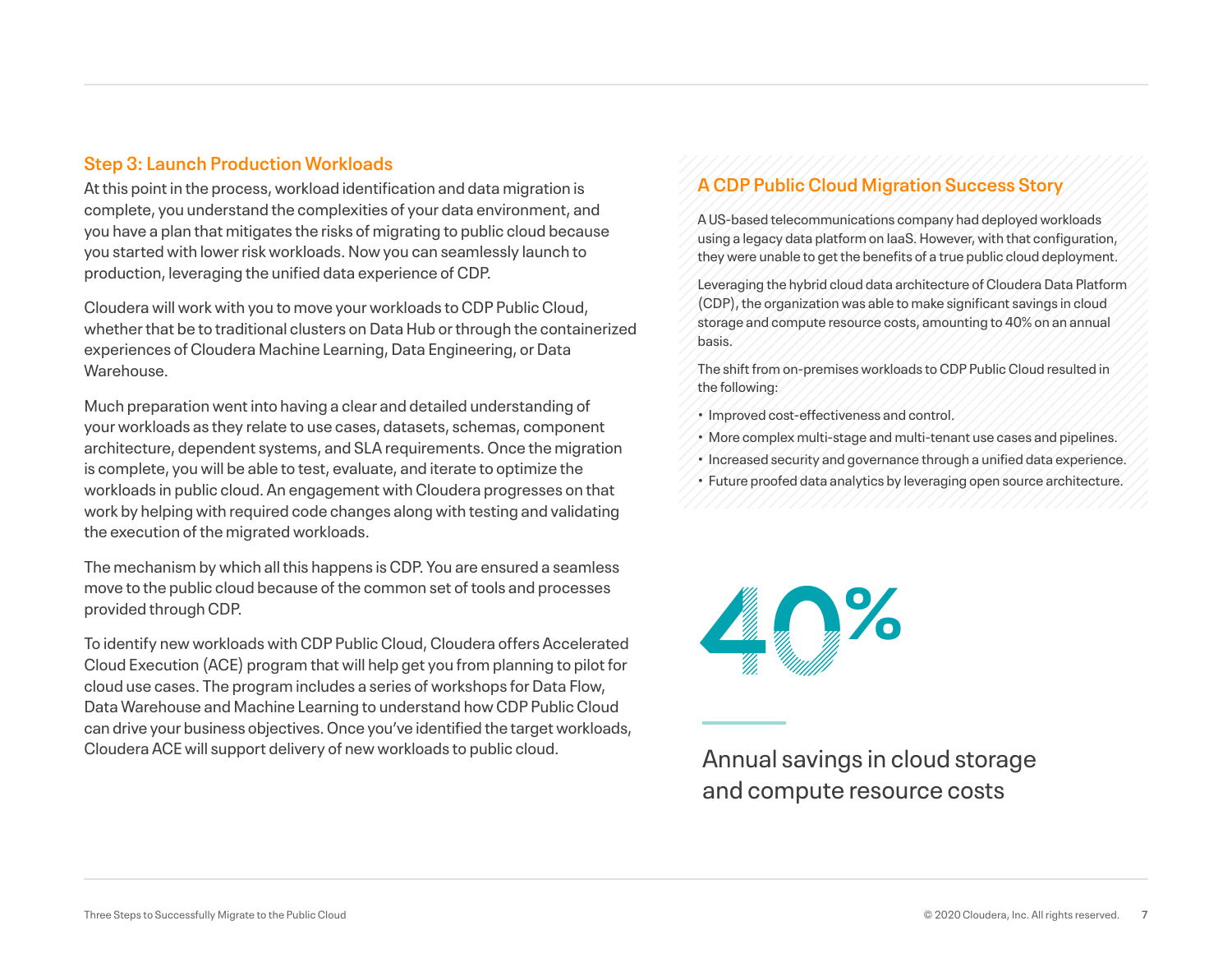### <span id="page-7-0"></span>**Create a Unified Hybrid Experience**

While public cloud is a great first step on your path to modernizing your data platform with CDP, most enterprises currently (or plan to) distribute their data workloads across hybrid environments, including onpremises, private cloud, and public cloud.

CDP, the world's first enterprise data cloud, ensures success with hybrid cloud because it is easy to deploy, manage, and use. It separates data management from infrastructure so that you can move data and apps from one environment to another without rewriting applications and retraining personnel.

Extending CDP from your data center to public cloud provides a seamless and end-to-end data cloud that provides the following:

- Reduce infrastructure, operational, and administrative costs.
- Scalability for more users, use cases, and workloads.
- Improved security and governance.
- A future-proof architecture for data and analytics.

CDP creates a true hybrid environment that provides equivalent data management and cloud-native analytic experiences across your data center and the public cloud of your choice, including AWS, Azure, and GCP (coming soon).

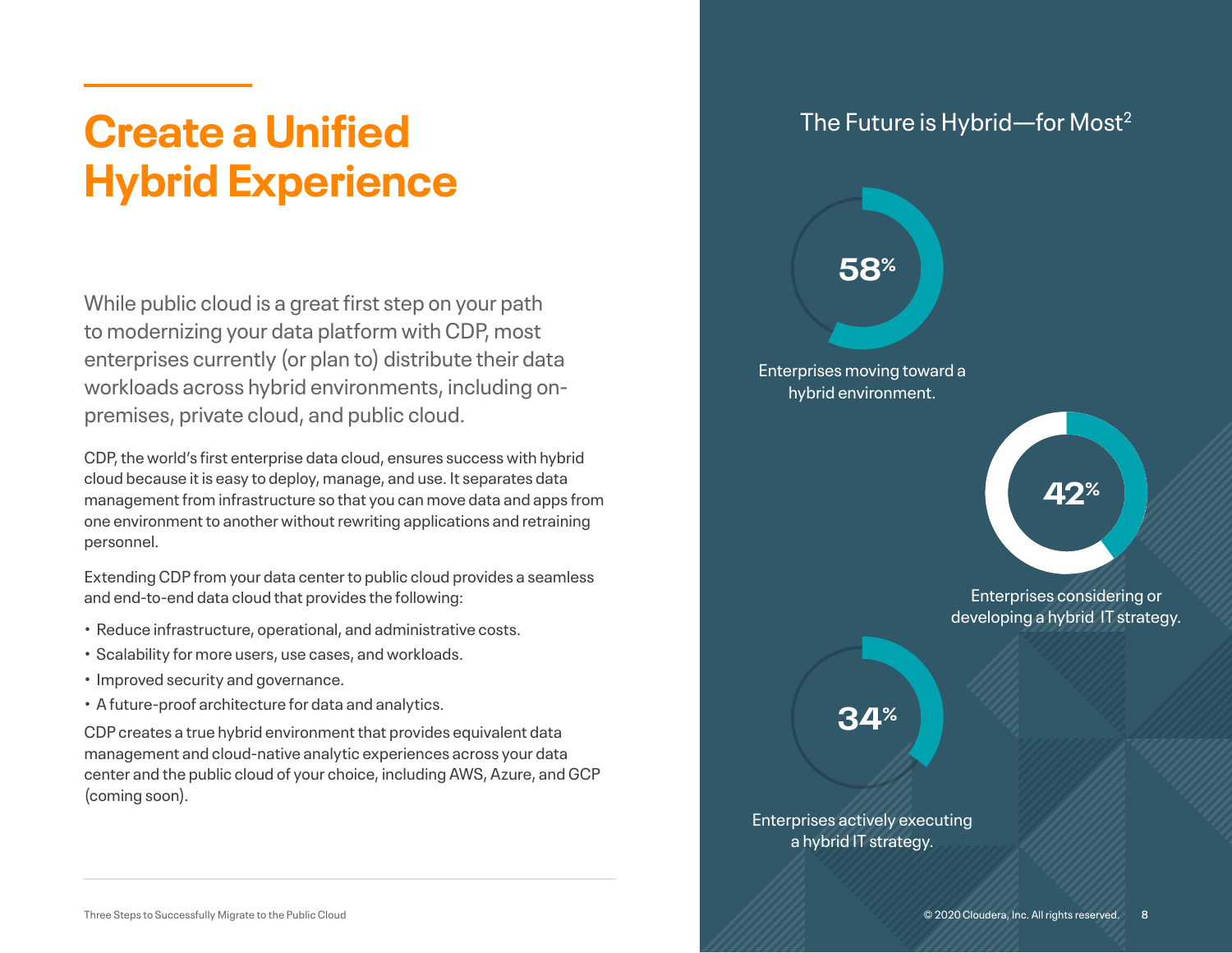### **CDP—A Unified Hybrid Experience**

### **CDP PRIVATE CLOUD CDP PUBLIC CLOUD**

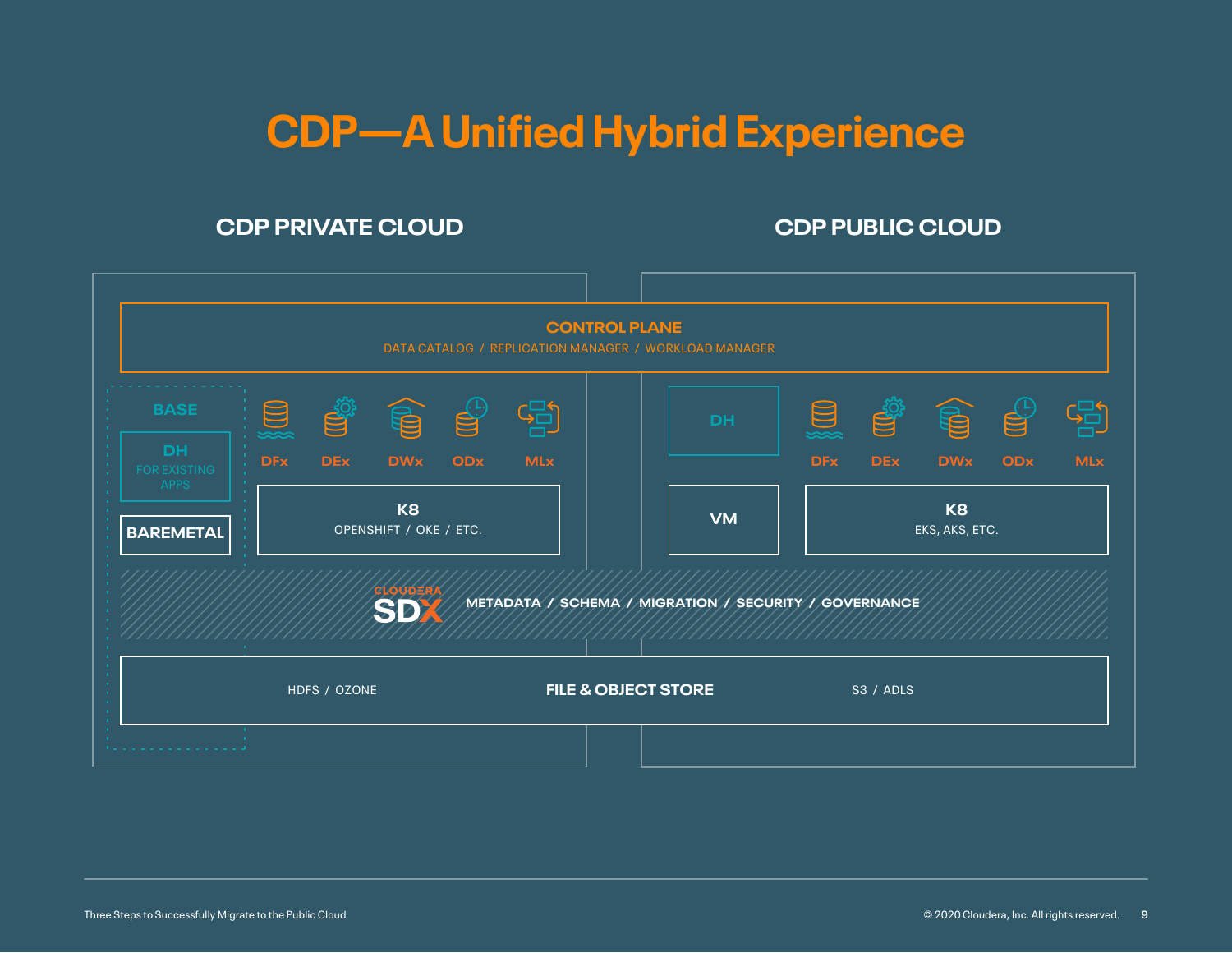### <span id="page-9-0"></span>**Adopt a Strategic Approach and Learn from the Best**

Cloudera Professional Services and Training (PS&T) has worked with over 1,000 organizations to drive value from their data. We've seen common themes in our customers' challenges as they modernize their platforms and, by helping them find solutions, have learned how to best help companies in their journey to public cloud.

From that experience, we've developed CLOUDSMART, our unique approach that streamlines how you move on-premises workloads to the public cloud.

Our structured process and automated tools enable your organization to learn with quick wins from which to expand into more complex use cases.

We strive to de-risk the process with faster time to value while fostering the organizational confidence and expertise you need for repeatable success. PS&T helps you lay the groundwork for a hybrid environment and accelerates your time to value through CDP. We ensure that your organization is informed and well prepared for success with access to the right expertise when you need it.

Our comprehensive training portfolio provides a mix of OnDemand and instructor-led training, including many free courses to help get your team ready for CDP.

### **The Advantages of CDP —The World's First Enterprise Data Cloud**

**Hybrid & multi-cloud:** Operates across all major public clouds and the private cloud with a public cloud experience everywhere.

**Multi-function analytics:** Integrates data management and analytic experiences across the data lifecycle for data anywhere.

**Secure & governed:** Delivers security, compliance, migration, and metadata management across all environments.

**Open platform:** Open source, open integrations, extensible, and open to multiple data stores and compute architectures.

[See this video](https://www.cloudera.com/products/discover-cloudera-data-platform.html#?internal_keyplay=CDP&internal_campaign=VideoTour&cid=VT&internal_link=h01-A-Watchnow) **to learn** how CDP powers data-driven decision by easily, quickly, and safely connecting and securing the entire data lifecycle.